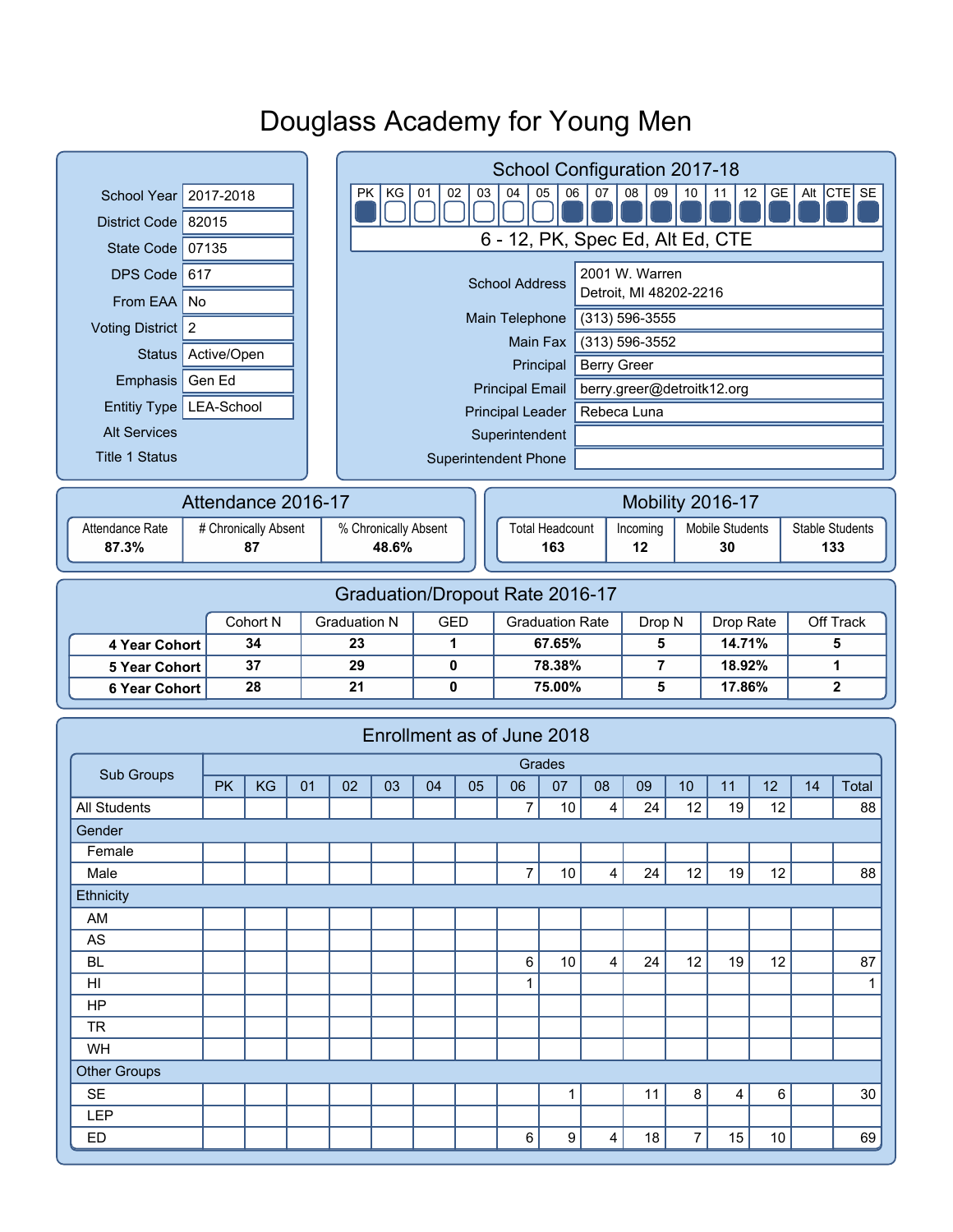

On track for college readiness.

Close to being on track fro college readiness; continue to strengthen skills.

Need to strengthen skills.





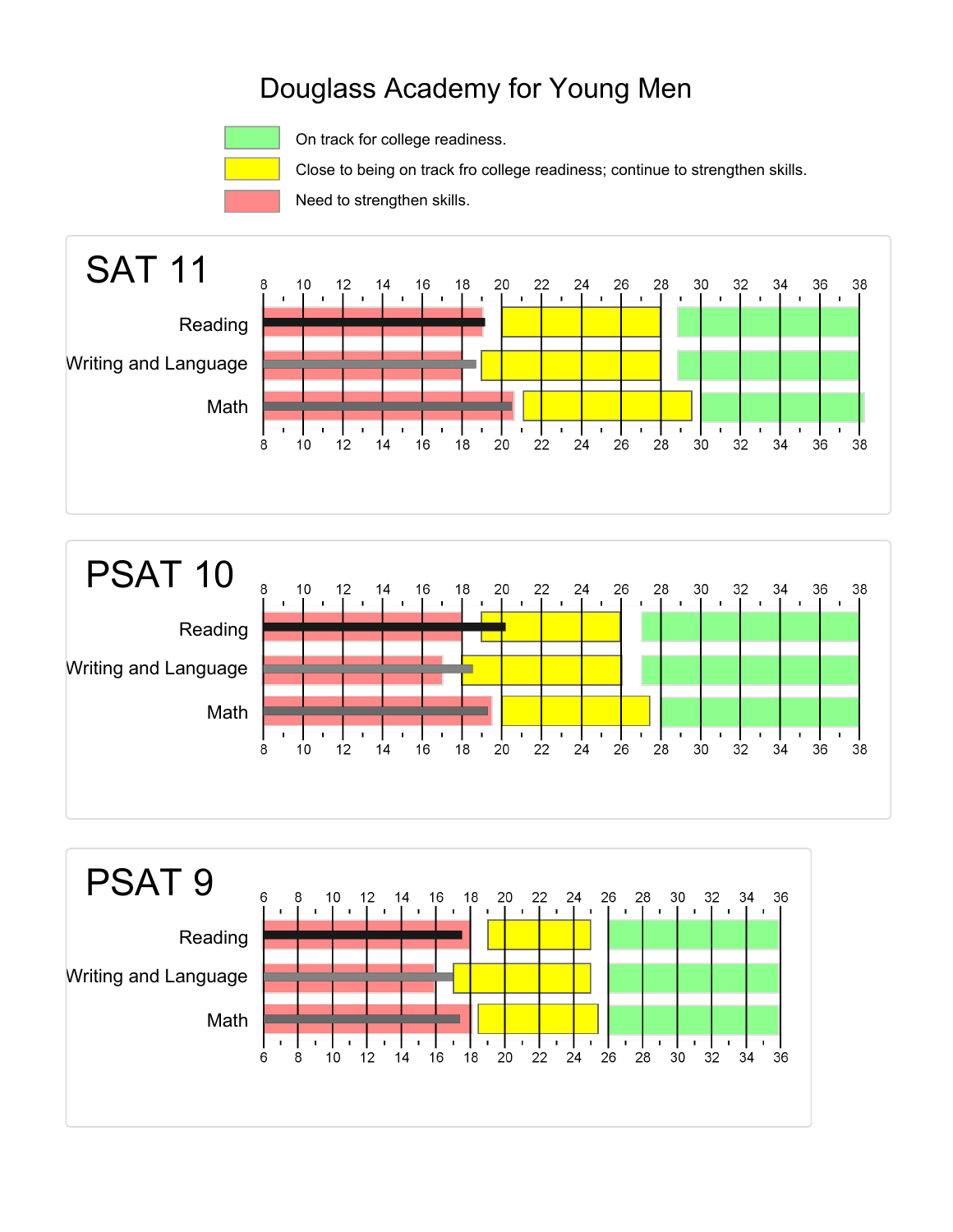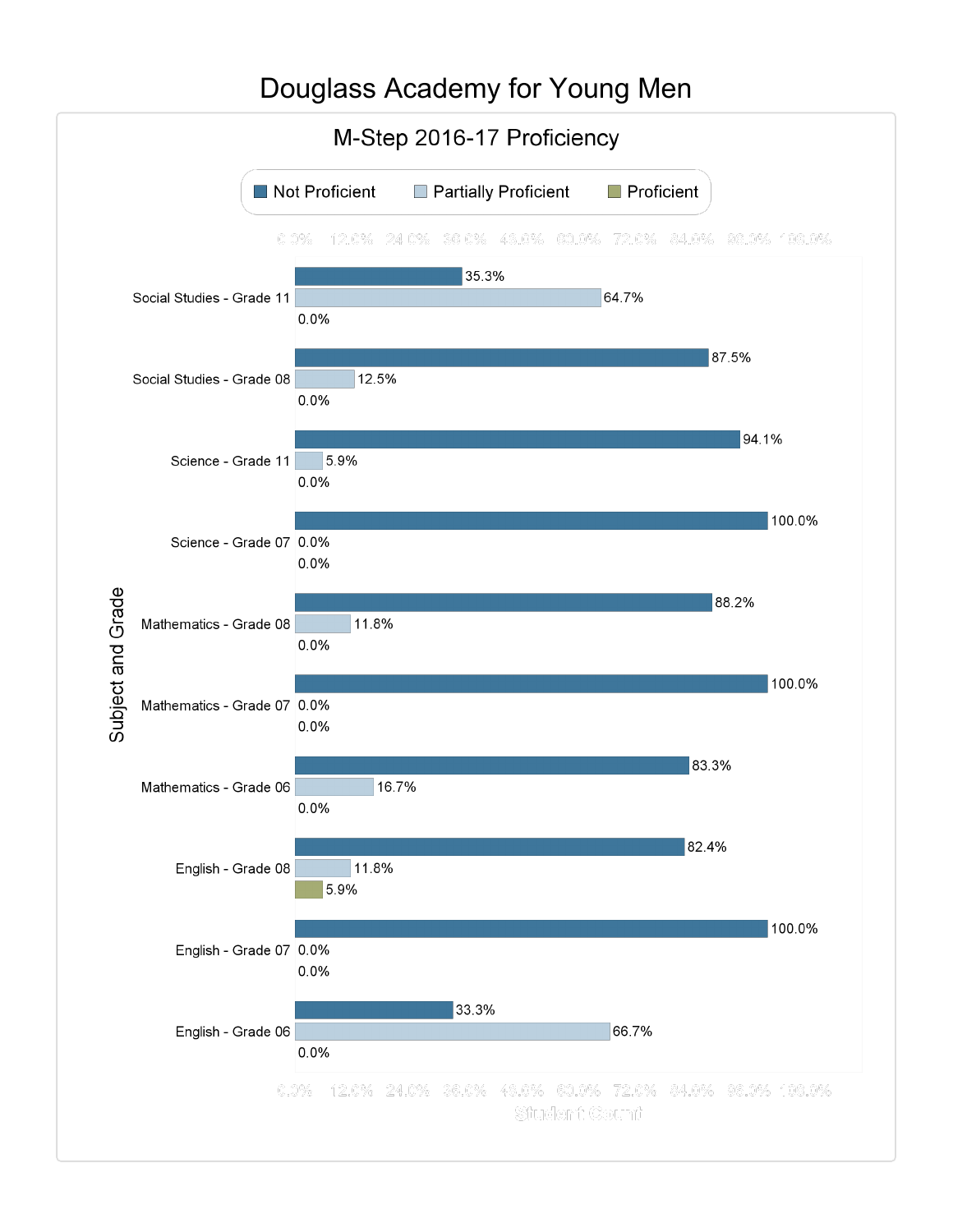NWEA MAP Spring 2017 - Average RIT Score

National Norm



Grades